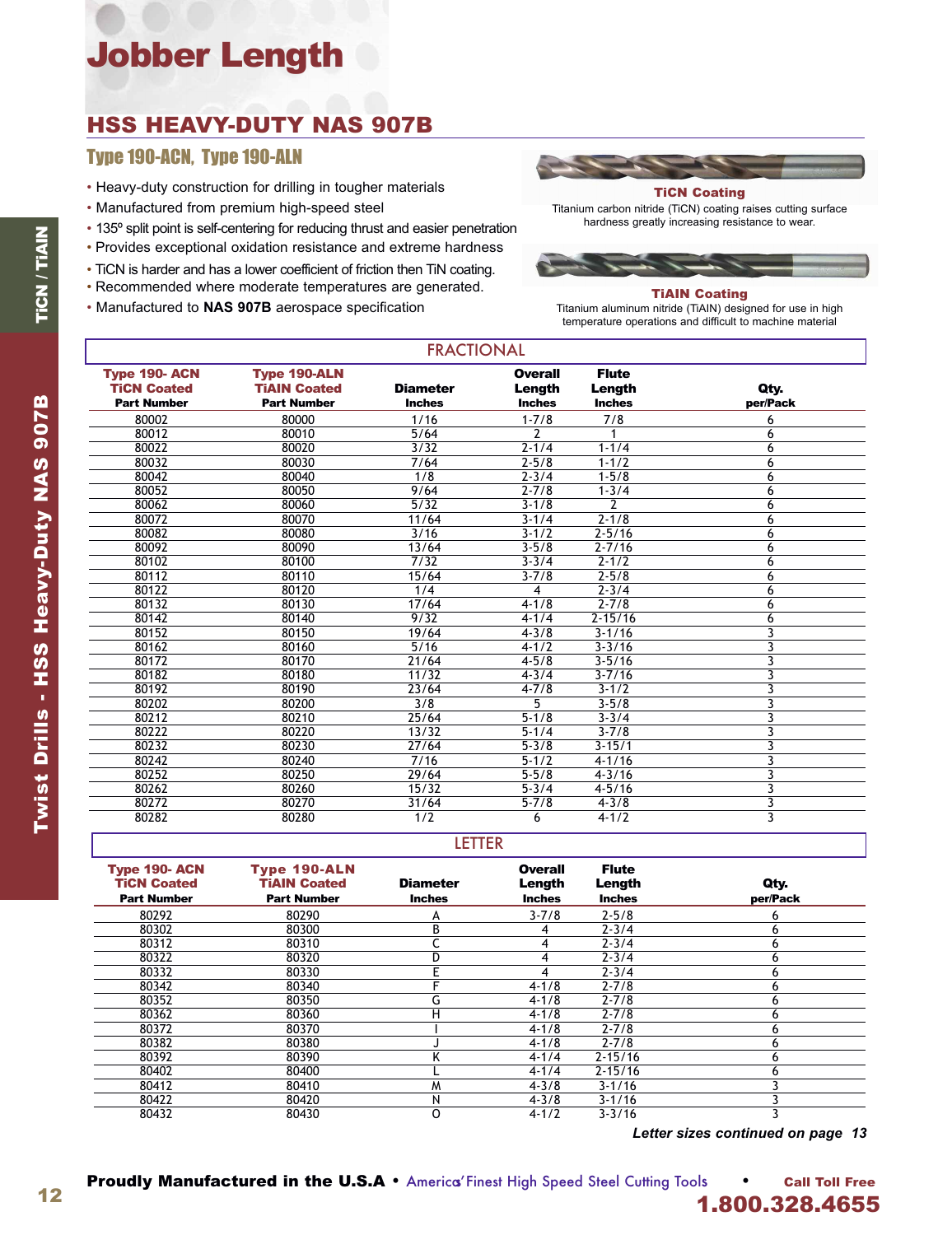# Jobber Length

## HSS HEAVY-DUTY NAS 907B

### Type 190-ACN, Type 190-ALN

• Heavy-duty construction for drilling in tougher materials • Manufactured from premium high-speed steel

• 135º split point is self-centering for reducing thrust and easier penetration • Provides exceptional oxidation resistance and extreme hardness

• TiCN is harder and has a lower coefficient of friction then TiN coating. • Recommended where moderate temperatures are generated.

• Manufactured to **NAS 907B** aerospace specification

| <b>TiCN Coating</b> |  |
|---------------------|--|

Titanium carbon nitride (TiCN) coating raises cutting surface hardness greatly increasing resistance to wear.



### TiAIN Coating

Titanium aluminum nitride (TiAIN) designed for use in high temperature operations and difficult to machine material

|                                                                  |                                                                  | LETIEK                           |                                           |                                         |                  |  |
|------------------------------------------------------------------|------------------------------------------------------------------|----------------------------------|-------------------------------------------|-----------------------------------------|------------------|--|
| <b>Type 190- ACN</b><br><b>TiCN Coated</b><br><b>Part Number</b> | <b>Type 190-ALN</b><br><b>TIAIN Coated</b><br><b>Part Number</b> | <b>Diameter</b><br><b>Inches</b> | <b>Overall</b><br>Length<br><b>Inches</b> | <b>Flute</b><br>Length<br><b>Inches</b> | Qty.<br>per/Pack |  |
| 80442                                                            | 80440                                                            | D                                | $4 - 5/8$                                 | $3 - 5/16$                              |                  |  |
| 80452                                                            | 80450                                                            |                                  | $4 - 3/4$                                 | $3 - 7/16$                              |                  |  |
| 80462                                                            | 80460                                                            | R                                | $4 - 3/4$                                 | $3 - 7/16$                              |                  |  |
| 80472                                                            | 80470                                                            |                                  | $4 - 7/8$                                 | $3 - 1/2$                               |                  |  |
| 80482                                                            | 80480                                                            |                                  | $4 - 7/8$                                 | $3 - 1/2$                               |                  |  |
| 80492                                                            | 80490                                                            |                                  |                                           | $3 - 5/8$                               |                  |  |
| 80502                                                            | 80500                                                            |                                  |                                           | $3 - 5/8$                               |                  |  |
| 80512                                                            | 80510                                                            | W                                | $5 - 1/8$                                 | $3 - 3/4$                               |                  |  |
| 80522                                                            | 80520                                                            |                                  | $5 - 1/8$                                 | $3 - 3/4$                               |                  |  |
| 80532                                                            | 80530                                                            |                                  | $5 - 1/4$                                 | $3 - 7/8$                               |                  |  |
| 80542                                                            | 80540                                                            |                                  | $5 - 1/4$                                 | $3 - 7/8$                               |                  |  |
|                                                                  |                                                                  |                                  |                                           |                                         |                  |  |

LETTER

| ×<br>× |  |  |
|--------|--|--|
|        |  |  |

| <b>Type 190-ACN</b> | <b>Type 190-ALN</b> |                 | <b>Overall</b> | <b>Flute</b>  |          |
|---------------------|---------------------|-----------------|----------------|---------------|----------|
| <b>TiCN Coated</b>  | <b>TIAIN Coated</b> | <b>Diameter</b> | Length         | Length        | Qty.     |
| <b>Part Number</b>  | <b>Part Number</b>  | <b>Inches</b>   | <b>Inches</b>  | <b>Inches</b> | per/Pack |
| 80552               | 80550               |                 | $3 - 7/8$      | $2 - 5/8$     | 6        |
| 80562               | 80560               | $\overline{2}$  | $3 - 7/8$      | $2 - 5/8$     | 6        |
| 80572               | 80570               | 3               | $3 - 3/4$      | $2 - 1/2$     | 6        |
| 80582               | 80580               | 4               | $3 - 3/4$      | $2 - 1/2$     | 6        |
| 80592               | 80590               | 5               | $3 - 3/4$      | $2 - 1/2$     | 6        |
| 80602               | 80600               | 6               | $3 - 3/4$      | $2 - 1/2$     | 6        |
| 80612               | 80610               | 7               | $3 - 5/8$      | $2 - 7/16$    | 6        |
| 80622               | 80620               | $\overline{8}$  | $3 - 5/8$      | $2 - 7/16$    | 6        |
| 80632               | 80630               | 9               | $3 - 5/8$      | $2 - 7/16$    | 6        |
| 80642               | 80640               | $\overline{10}$ | $3 - 5/8$      | $2 - 7/16$    | 6        |
| 80652               | 80650               | 11              | $3 - 1/2$      | $2 - 5/16$    | 6        |
| 80662               | 80660               | $\overline{12}$ | $3 - 1/2$      | $2 - 5/16$    | 6        |
| 80672               | 80670               | $\overline{13}$ | $3 - 1/2$      | $2 - 5/16$    | 6        |
| 80682               | 80680               | 14              | $3 - 3/8$      | $2 - 3/16$    | 6        |
| 80692               | 80690               | $\overline{15}$ | $3 - 3/8$      | $2 - 3/16$    | 6        |
| 80702               | 80700               | 16              | $3 - 3/8$      | $2 - 3/16$    | 6        |
| 80712               | 80710               | 17              | $3 - 3/8$      | $2 - 3/16$    | 6        |
| 80722               | 80720               | $\overline{18}$ | $3 - 1/4$      | $2 - 1/8$     | 6        |
| 80732               | 80730               | $\overline{19}$ | $3 - 1/4$      | $2 - 1/8$     | 6        |
| 80742               | 80740               | $\overline{20}$ | $3 - 1/4$      | $2 - 1/8$     | 6        |
| 80752               | 80750               | $\overline{21}$ | $3 - 1/4$      | $2 - 1/8$     | 6        |
| 80762               | 80760               | $\overline{22}$ | $3 - 1/8$      | 2             | 6        |
| 80772               | 80770               | $\overline{23}$ | $3 - 1/8$      | 2             | 6        |
| 80782               | 80780               | $\overline{24}$ | $3 - 1/8$      | 2             | 6        |
| 80792               | 80790               | $\overline{25}$ | 3              | $1 - 7/8$     | 6        |
| 80802               | 80800               | $\overline{26}$ | 3              | $1 - 7/8$     | 6        |
| 80812               | 80810               | $\overline{27}$ | 3              | $1 - 7/8$     | 6        |
| 80822               | 80820               | $\overline{28}$ | $2 - 7/8$      | $1 - 3/4$     | 6        |
| 80832               | 80830               | $\overline{29}$ | $2 - 7/8$      | $1 - 3/4$     | 6        |
| 80842               | 80840               | $\overline{30}$ | $2 - 3/4$      | $1 - 5/8$     | 6        |
| 80852               | 80850               | $\overline{31}$ | $2 - 3/4$      | $1 - 5/8$     | 6        |
| 80862               | 80860               | 32              | $2 - 3/4$      | $1 - 5/8$     | 6        |
| 80872               | 80870               | $\overline{33}$ | $2 - 5/8$      | $1 - 1/2$     | 6        |
| 80882               | 80880               | $\overline{34}$ | $2 - 5/8$      | $1 - 1/2$     | 6        |
| 80892               | 80890               | $\overline{35}$ | $2 - 5/8$      | $1 - 1/2$     | 6        |
| 80902               | 80900               | $\overline{36}$ | $2 - 1/2$      | $1 - 7/16$    | 6        |

*Wire sizes continued on page 14*